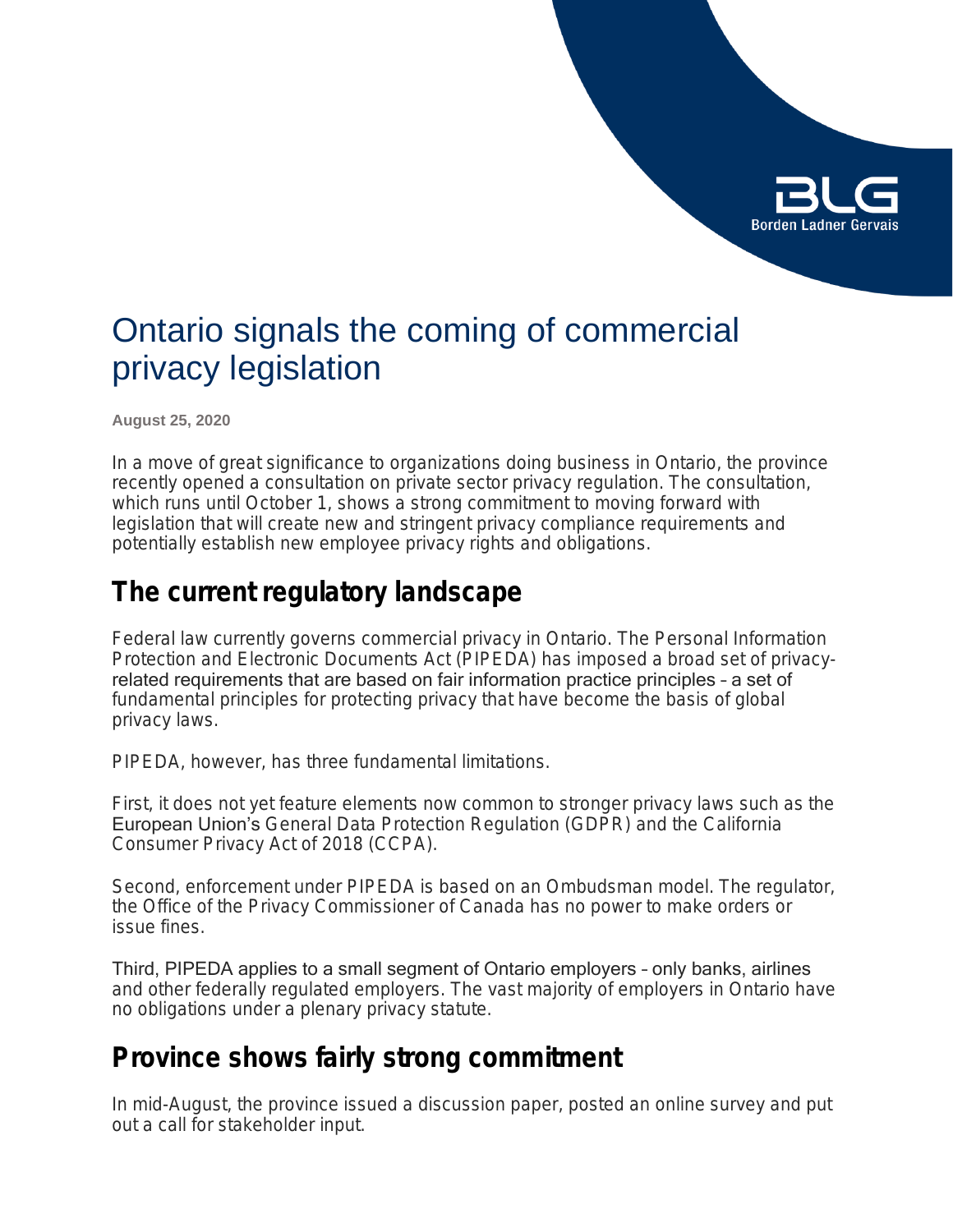The Ministry of Government and Consumer Services says it is "seeking to address the gaps in Ontario's legislative privacy framework, and to establish comprehensive, up-todate rules that will protect privacy rights and increase confidence in digital services." It also says "we are committed to creating a unique, made-in-Ontario solution to today's privacy challenges."

This signals a fairly strong commitment to move forward with legislation that supplants PIPEDA. Uniquely, PIPEDA provides for exemption orders that carve out activities from its scope that are governed by "substantially similar" provincial privacy legislation.

## **What might Ontario legislation look like?**

The province has expressed a clear interest in "addressing gaps in existing legislation" and bringing in "up-to-date and robust rules." It is using the consultation to gather input on a set of proposals for advanced forms of privacy protection that are not yet part of Canadian privacy law – akin to those recently introduced by Québec in Bill 64*, [An Act to](https://www.blg.com/en/insights/2020/06/proposed-amendments-to-quebec-privacy-law-impact-for-businesses)  [modernize legislative provisions as regards the protection of personal information](https://www.blg.com/en/insights/2020/06/proposed-amendments-to-quebec-privacy-law-impact-for-businesses)*. The proposals address, for example:

- the potential recognition of data erasure and portability rights, new rights associated closely with online and other digital service provision;
- the power to issue "severe" fines for non-compliance; and
- advanced tools to enable privacy-protective data use (de-identification provisions and "data trusts").

Data localization and breach notification are not mentioned in the consultation materials, though there is a suggestion that the Information and Privacy Commissioner of Ontario should be advised of "substantial privacy breaches."

# **Practical implications today**

Although not a given, enacting a made-in-Ontario commercial privacy statute is now a strong possibility. Some organizations have aligned their privacy programs with the GDPR and CCPA, but many have not. Even if Ontario does not follow through with this initiative, the growing pressure to invest in privacy programs and benchmark against practices in leading jurisdictions is clear. In fact, it may be that Québec, by passing Bill 64, precedes Ontario in enacting GDPR-style provincial privacy legislation.

Also, it goes without saying that organizations in Ontario are significant stakeholders, and should consider participating in the consultation. Although much of the material published by the province is focused on individual rights, the Ministry says, "we also want to ensure that any new privacy protections do not pose unnecessary burden to businesses, or inhibit the growth and prosperity of Ontario's innovation ecosystem."

Ontario employers may have the most at stake. Although the province's consultation documents do not speak of employee privacy at all, British Columbia, Alberta and Québec have set a precedent by including employee privacy within the scope of their commercial privacy statues. Ontario may do the same, which would pressure Ontario employers, who have benefited from a lack of regulation and oversight, to develop employee privacy programs.